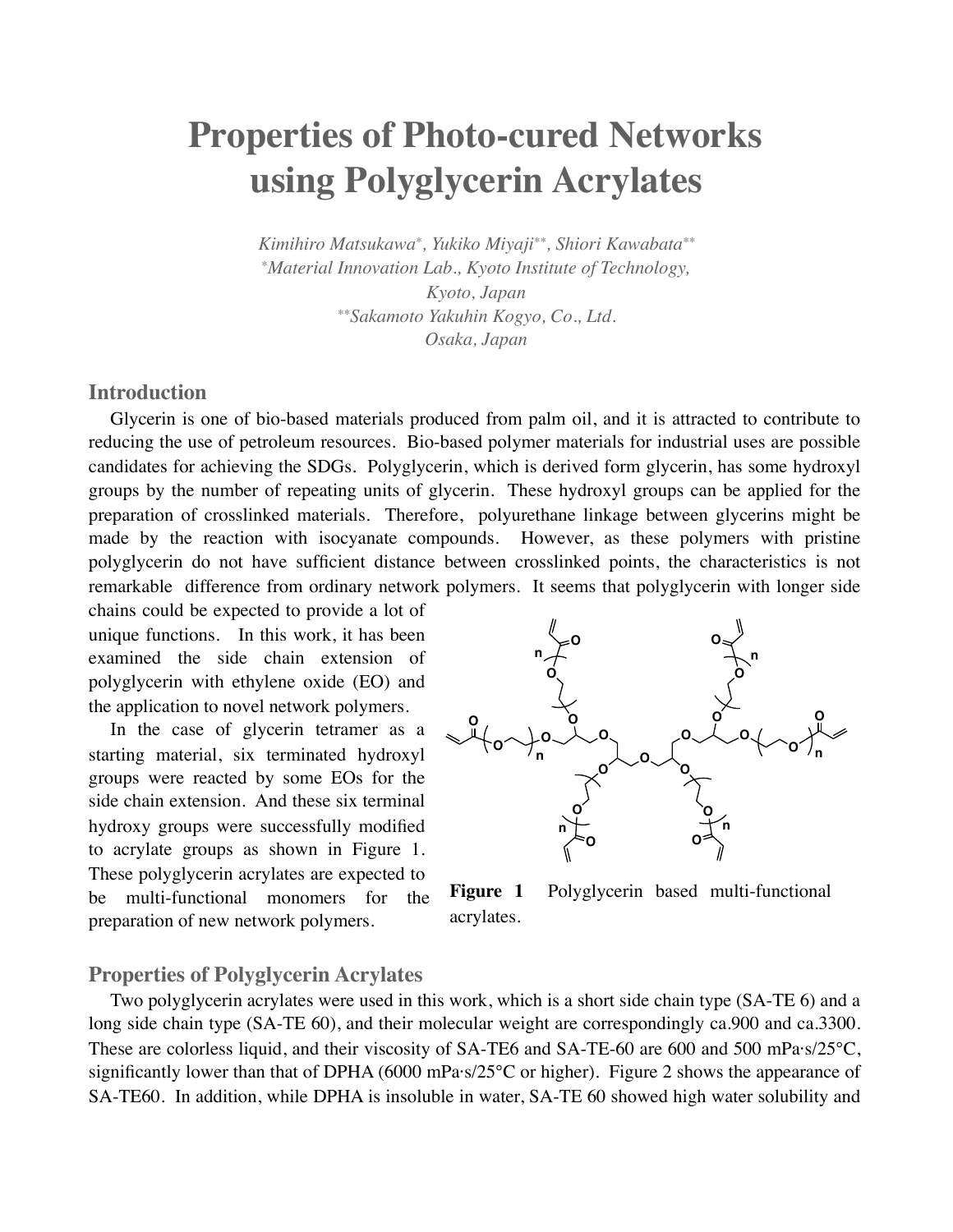could be dissolved in water at any concentration. As SA-TE6 and SA-TE-60 are dissolved in ethylene glycol monomethyl ether, acetone, MEK, toluene, and most of multi-functional acrylates such as DPHA, TMPTA, etc., it seems that they can apply to varieties of coating.

#### **Photo-polymerization of Polyglycerin Acrylates**

Photo-polymerization of SA-TE6 and SA-TE-60 were carried out by UV irradiation with 5 wt% of photo initiator (Irgacure 184) under air condition. It was found that these reactivities are very high by the realtime FT-IR measurement, compared with that of DPHA, as shown in Figure 3. Particularly, SA-TE60 indicate very fast curing rate, which was reached immediately to the conversion of 73%. Figure 4 shows the FT-IR spectra of photo-cured SA-TE6. After 125 sec irradiation (3000 mJ/cm2), it was found that most of acrylic C=C bond were disappeared.



**Figure 2** Appearance of SA-TE-60.



**Figure 3** Conversion of acrylic groups in monomers observed by real-time FTIR measurement.



**Figure 4** Change of FT-IR spectra of SA-TE6 after UV irradiation.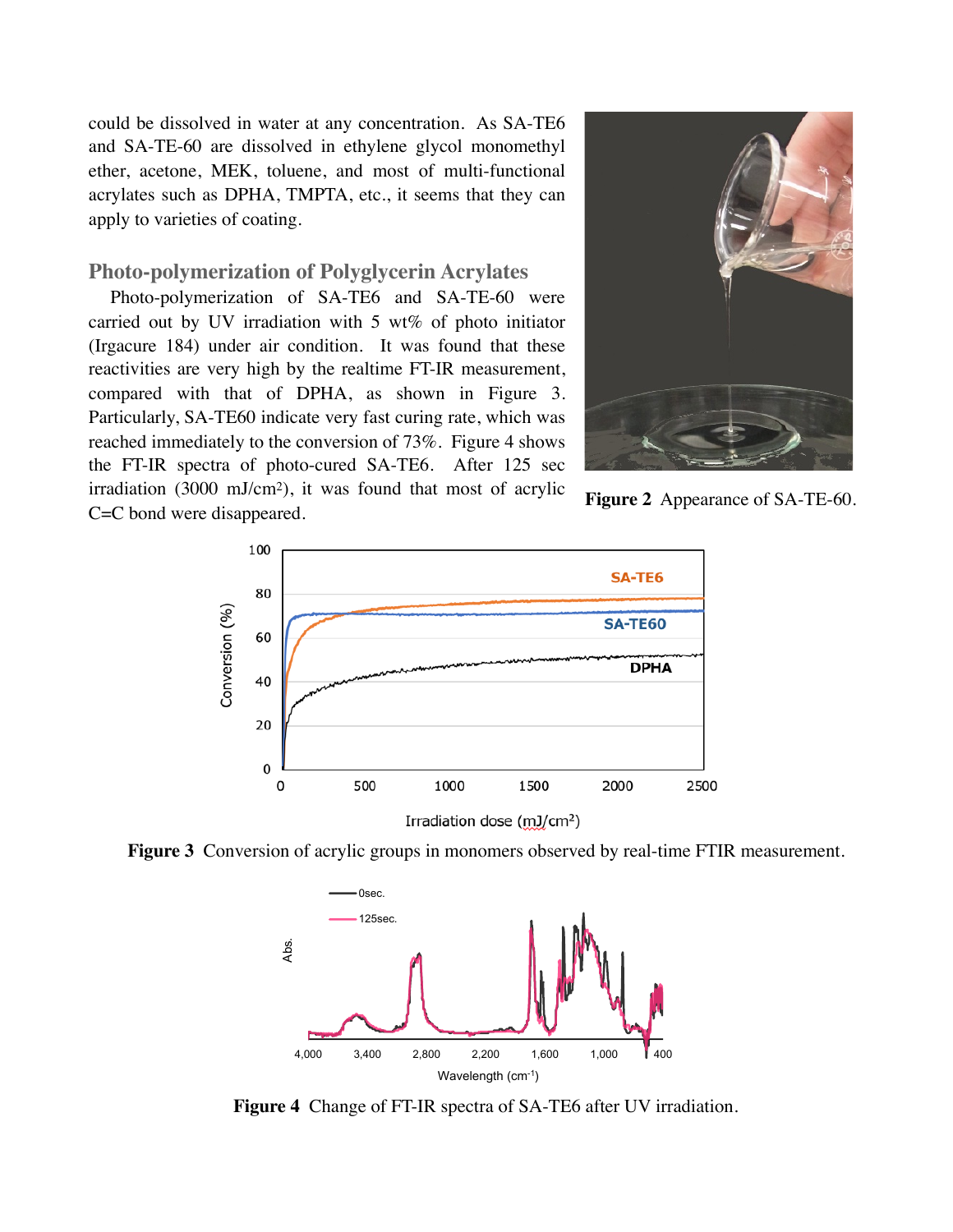Several properties of photo-cured acrylates (SA-TE6, SA-TE60, and DPHA) are summarized in Table 1. After photo-cured coating on PET film, there are big difference on appearance of films. Although DPHA coating indicated heavy curling generated by its shrinking, curling of polyglycerin acrylate coating was not observed much. Especially, SA-TE60 showed no curling, but it was low surface hardness. It was found that there is a relation between the reduction of curling and the surface hardness. From the result of Mandrel bending test, the coating of SA-TE60 could be survived more than bending of 10,000 times. This should be noted as an important multi-functional monomer for flexible coatings.

|                                             |                  | <b>SA-TE6</b>     | <b>SA-TE60</b>  | <b>DPHA</b> |
|---------------------------------------------|------------------|-------------------|-----------------|-------------|
| Curl after<br>photo-cure                    | Appearance       |                   |                 |             |
|                                             | Lift height      | $4.1 \text{ mm}$  | $0.6$ mm        | N.D.        |
| <b>Pencil hardness</b>                      |                  | н                 | <6B             | 3H          |
| Steel wool scratch test<br>(500g, 10 times) |                  | Almost no scratch | Many scratch    | No scratch  |
| Mandrel<br>bending<br>test                  | One bend         | No crack (<2mm)   | No crack (<2mm) | 8mm         |
|                                             | <b>IOK</b> times | 6mm               | No crack (<2mm) | N.D.        |

**Table 1** Properties of photo-cured coating of SA-TE6, SA-TE60, and DPHA.

|                | $0 wt\%$ | 50 wt% | <b>DPHA</b> |
|----------------|----------|--------|-------------|
| SA-TE6         |          |        |             |
| <b>SA-TE60</b> |          |        |             |

**Figure 5** Different curling of poly glycerin acrylates/DPHA mixtures.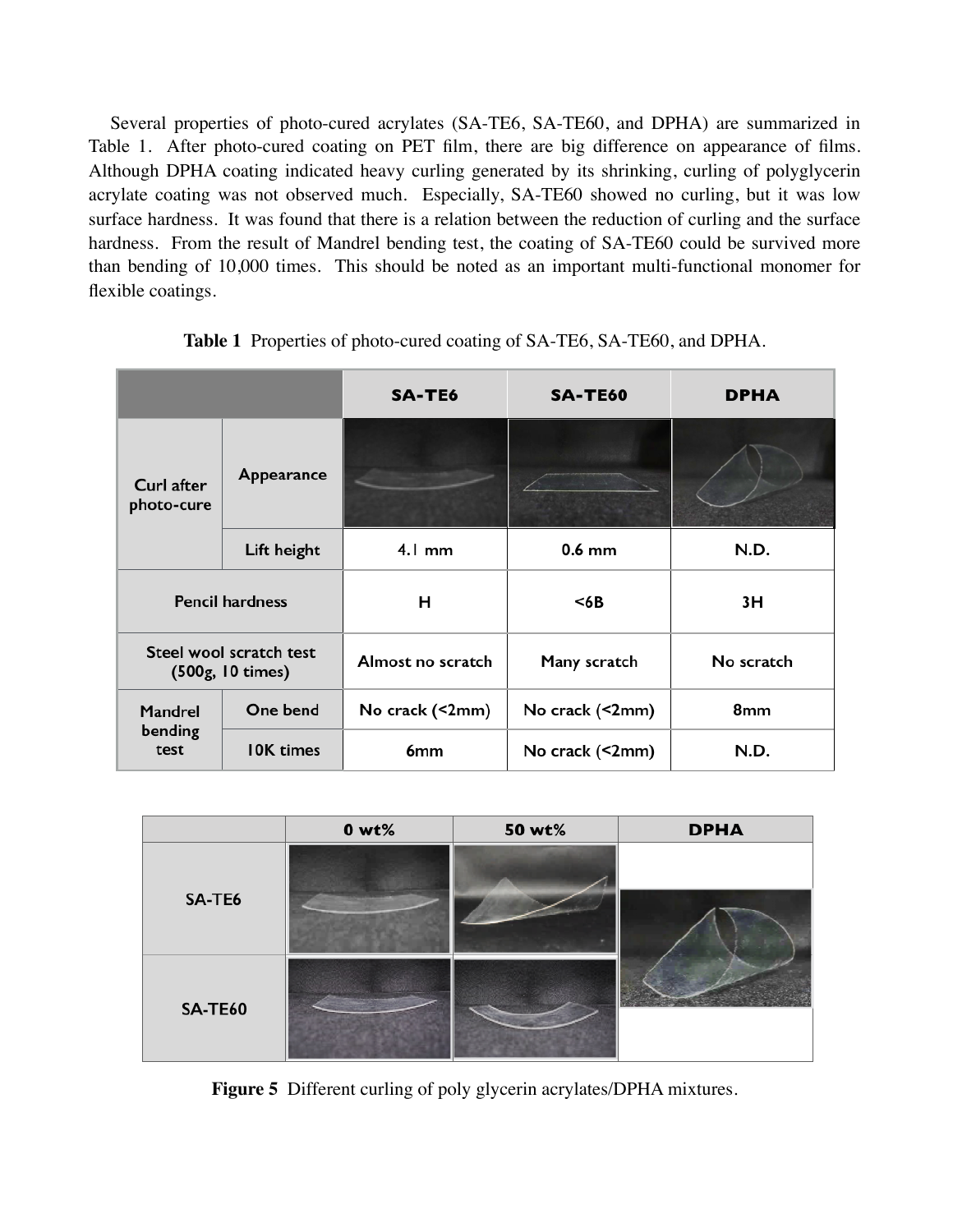DPHA is well-known as a hard coating material, but there are some disadvantages such as curlings, cracks, and non-flexible. In addition of polyglycerin acrylates to DPHA, it is thought that these disadvantages can be overcome. The curling of polyglycerin acrylates/DPHA mixture were much smaller than DPHA, as shown in Figure 5. These results reveal that SA-TE6 and SA-TE60 are effective additives for modifing the properties of multi-functional acrylates.

As it was found that SA-TE60 improved the photo-radical polymerization in Figure 3, the photopolymerization of mixture of SA-TE60 with usual monomers might be proceed well by using even small amount of photo-initiators. In this point of view, photo-curing of SA-TE60/TMPTA (50/50) was examined with different amount of photo-initiators. The photo-polymerization with smaller amount of photo-initiator was occurred effectively by less irradiation dose, as shown in Figure 6. From the above results, it was found that SA-TE60 is an useful monomer that can provide advantageous reaction conditions.



**Figure 6** Conversion of photo-cured network polymers (SA-TE60/TMPTA) with different amount of photo initiator  $(1 \text{ wt\%}, 3 \text{ wt\%}, 5 \text{ wt\%})$  of Irgacure 184).

# **Anti-fogging Properties of Photo-cured Polyglycerin Acrylates**

SA-TE60 is a multi-functional hydrophilic monomer, and also there is a hygroscopic properties (moisture absorption and release). These properties can be estimated to contribute to anti-fogging properties. Anti-fogging coating is generally performed by the treatment of surfactants, however the disadvatage of these coatings are very low durability. On the other, SA-TE60 coating is tough and stable, which has a property of moisture release. Therefore, these coating have very unique properties of anti-fogging coating, which can be repeatedly. The picture of Figure 7 indicates that the coated part of SA-TE 60 is not fogged placing for 1 min over hot water of 50°C. This phenomenon is useful as a practical anti-fogging coating. Most important factor for the anti-fogging properties is the thickness of coating, because the amount of moisture absorption is determined by the coating thickness. As shown in Figure 8, ca.50 μm thickness of coating provided the anti-fogging property over 3 min.